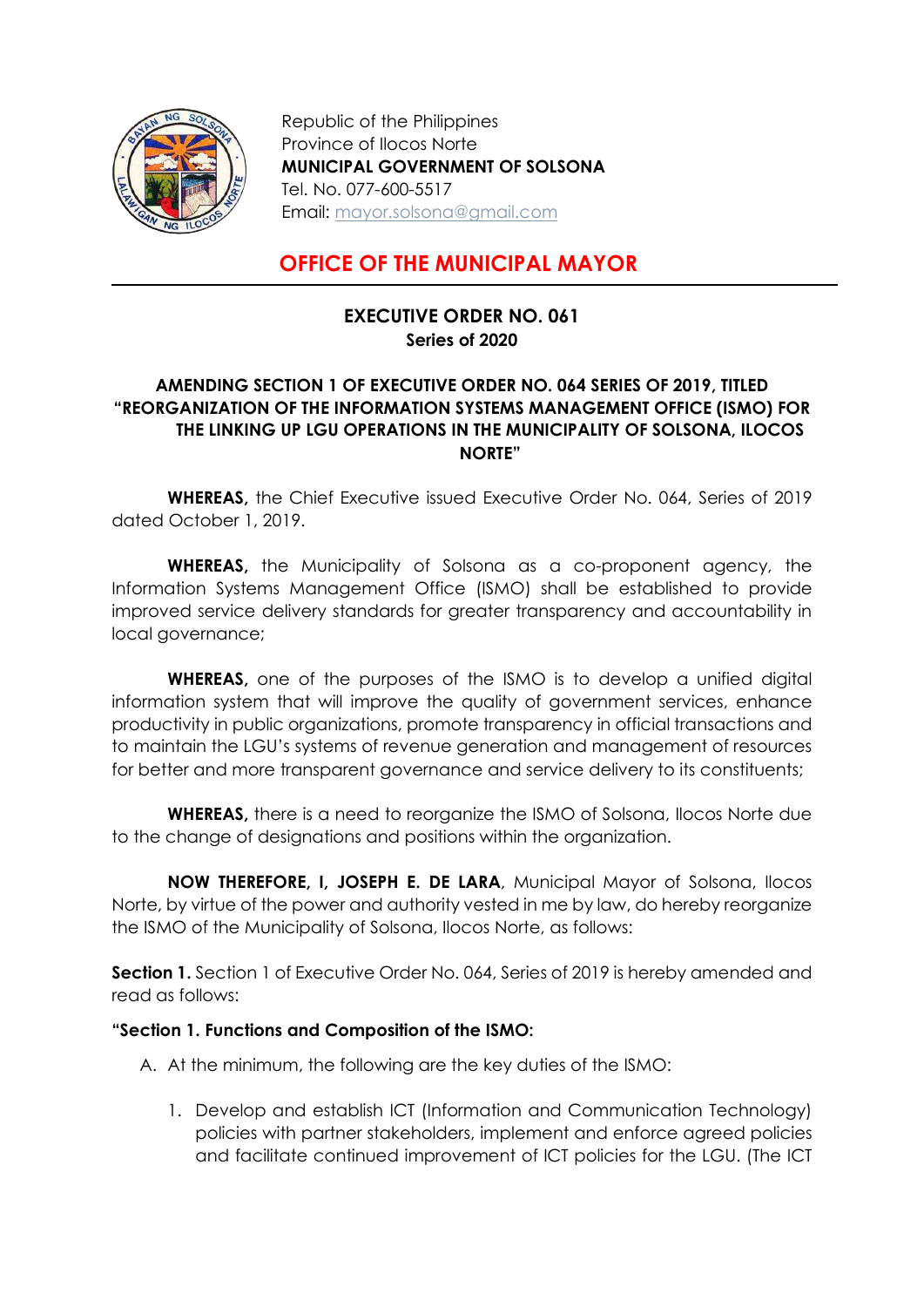policy shall encompass ICT utilizations, management, protection and maintenance of the Hardware, Software, Networks, People and Data.)

- 2. Provide knowledge support and advise on the strategic directions of the ISSP (Information System Strategic Plan) and all related IT working documents of the LGU;
- 3. Coordinate, evaluate and monitor the effective use of the system, providing recommendations on related ICT implementations of the LGU;
- 4. Function as the "service bureau" for all ICT requirements of the LGU;
- 5. Conduct periodic training needs assessment (determine training requirements) and capacity building programs on all ICT related implementations;
- 6. Provide technical assistance in the assessment and procurement of all ICT related requirement of the LGU;
- 7. Prepare a periodic report on all ICT concerns and provide on-demand access to regular data/information requirements of concerned LGU officials/departments; and
- 8. Ensure that the ICT planning, implementation and evaluations complies with industry standards and best practices.
- B. The ISMO shall be composed of the following workforce:

| 1. ISMO Chief                                                 | - Mx. ALEONSO JEZIEL M. DE LOS REYES<br>Private Secretary II |
|---------------------------------------------------------------|--------------------------------------------------------------|
| 2. Network/System Administrator/<br>Quality/Documents manager | - ENGR. EMILY G. BARAOIDAN<br><b>Municipal Assessor</b>      |
|                                                               | - Mx. RON CHESTER S. CORPUZ<br>Office Clerk                  |
| <b>3.</b> Database Administrator                              | - Mx. CHRISTIAN LEE CORPUZ<br>Revenue Collection Clerk II    |
|                                                               | - Mx. JUMAR M. MARTIN                                        |

- Local Assessment Operations Officer I
- **4.** Network, Hardware/  $\blacksquare$  Mx. RONALD G. ALONZO, RCC II Software Technician Municipal Treasurer's Office
	- Mx. AZENITH V. PASCUA Office Clerk
- 5. Office Coordinator Mx. TRECELYN EUNICE F. PINACATE Licensing Officer III